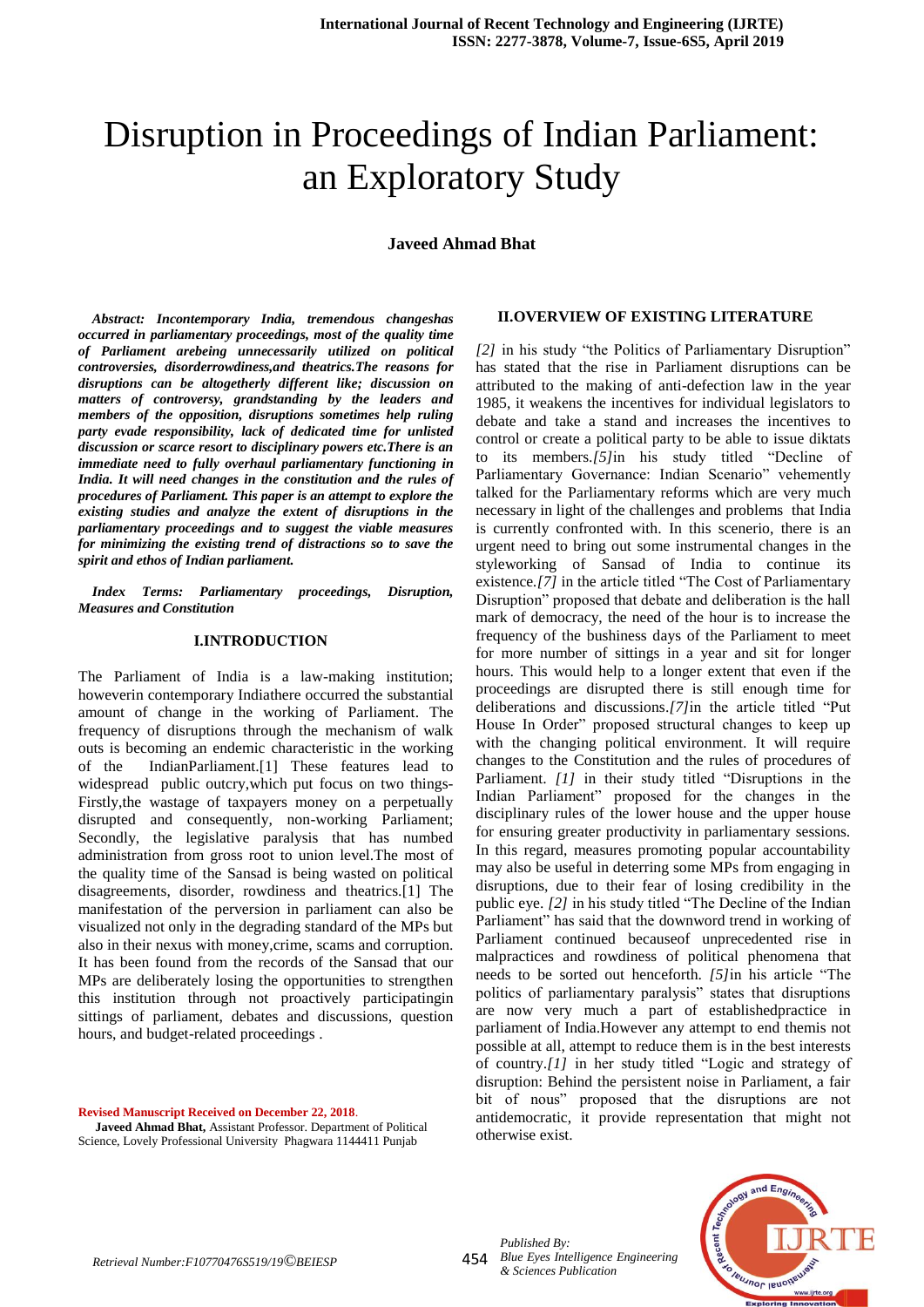### **III.CONCEPT OF PARLIAMENTARY DISRUPTION**

The constitution provides Parliament the mandate to keep the government accountable by scrutinizing the work of ministers, making laws and passing the budget so to keep the country financially stable and represent hopes and aspirations of common masses. Quit at often disrupting the Parliament hurdles the work of MPs as they are not able to question ministers or to assess their work.To exactly understand the phenomena of parliamentary disruptions, it is a scenario where the Speaker, presiding over a parliamentary session, is forced to prematurely adjourn a session following unruly behaviour exhibited by members of parliament (MPs). Such behaviour ranges from repeatedly interrupting or preventing another member of parliament from speaking, shouting slogans and descending onto the floor of the House so as to physically obstruct the proceedings. Such un-parliamentaryacts infringe on Rule 374Aof (Conduct of Business) (Rules of Procedure), of the Lower House of Parliament of India.[1]

However, disruptions differ from other forms of legislative obstruction such as filibusters, disappearing quorums and dilatory motions.Though members have a range of other devices available to them while debating in Parliament, they are also required to adhere to certain standards of parliamentary etiquettes. The lower house and the upper house Rules contain numerous provisions that outline such etiquettes. The Office of the Speaker of lower house and the Office of the Chairman of upper house has also issued directions to regulate the behaviour of MPs in pursuance of the powers vested in the Speaker and the Chairman respectively, under the Rules of both Houses of Parliament. These directions deal with the operation of the Rules of both Houses in accordance with the inherent powers of the Speaker or the Chairman, as applicable.

Among other things, the Rules of the lower house and the upper house instruct all MPs to "(1) not interrupt any member while he or she is speaking, by disorderly expressions or noises or in any other disorderly manner; (2) not pass through, between the Chair and any member, while he or she is speaking; (3) not leave the House when the Speaker is addressing the House; (4) maintain silence when not speaking in the House; (5) not obstruct proceedings or interrupt and to avoid making running commentaries, when another member is speaking; (6) not shout slogans in the House; (7) not tear off documents in the House in protest; (8) not display flags, emblems or any exhibits in the House; (9) not sit or stand with their back towards the Chair; and (10) not approach the Chair personally in the House, but to, instead, send chits to the officers at the Table, if necessary". As the Chairperson of the proceedings in each House of Parliament, the Speaker of the lower house and the Chairman of the upper house respectively, have issued directives to all MPs to ensure their effective participation during parliamentary deliberations. Specifically, the directives provide guidance on (1) the methods for participation in debates; (2) mistake or inaccuracy in statements made in the House; (3) personal explanation by a member; and (4) management of questions, discussions, motions and such other devices during the proceedings.[1]

## **IV.REASONS FOR DISRUPTION**

The reasons for disruptions can be varied like; discussion on matters of controversy, grandstanding by the leaders and members of the opposition, disruptions sometimes help ruling party evade responsibility, Lack of dedicated time for unlisted discussion or scarce resort to disciplinary powers etc. In the year 2001, the Conference of Presiding Officers of Legislatures attempt to find out the reasons behind MPs' consistent interruptionof proceedings of parliament. It was held that unavailability of proper time and consequent frustration of MPs for not being permitted to take up issues on the floor of the House was one of the mainreason for MPs disrupting Parliamentary proceedings. Other causeisnot taking the prompt action againstMPs accused for disrupting the parliamentary business. It was unanimously resolved in the Conference that the MPs should be automatically suspended, found guilty of misconduct for specified period of time.[ 2 ] However while deeply analyzing the functioning of the parliament it had been found that other significant reasons for increasing trend of the parliamentary disruptions in India are; firstly, there is not serious will among MPs to inculcate values and ethics among their personalities as it has been noticed that some members have been caught live on camera doing unethical practices. Secondly, we see that the crime-politics nexus has dominated the political landscape of India, where the large number of members has criminal charges against them,Corruption and criminalization of politics have made parliamentary and legislative elections an affair of the rich and of musclemen, interestingly; First-past-the-post system provides viable opportunities for the non-serious candidates with money and muscle power to contest the elections at the cost of this institution. Thirdly, the live telecast of the parliamentary proceedings gives opportunity to the members indulging in the walkouts, protests, disruptions during proceeding to gain cheap publicity by manifesting such untoward behavior. Fourthly, we see that the rising trend of regional parties are sometimes taking toll on the issues of national importance which otherwise should be prioritized over the regional fringes for the discussion in the house. Fifthly, we see that the political scenario of India had largely been dominated by the dynastic rule by few families like Ghandis, Yadavs, Muftis, Shiekhs etc. Sixtly, the antidefection law restricts members to take an individual stand on the issues during the debates and discussions; instead they have to be compulsorily the mouth piece of their parent parties. All this can provide them prospects to get renomination in the future elections, otherwise they have to face the brunt for their personal stand over the issues.

However, many are of the view that the culture of disruptions in parliament has emerged over number of years- notwithstanding the logic that lot of devices are available to parliamentarians to take up issues of public importance and sought attention of the government. Which consists of (Adjournment Motion)- which is what the Opposition want in lower house to discuss-(No-Day-Yet-Named Motion), Short Duration Discussion, Calling Attention Motion, etc.[3] There are various theories as to why disruption became a popular mode of protest for Mps.

Some are of the opinion that members saw its



455 *Published By: Blue Eyes Intelligence Engineering & Sciences Publication*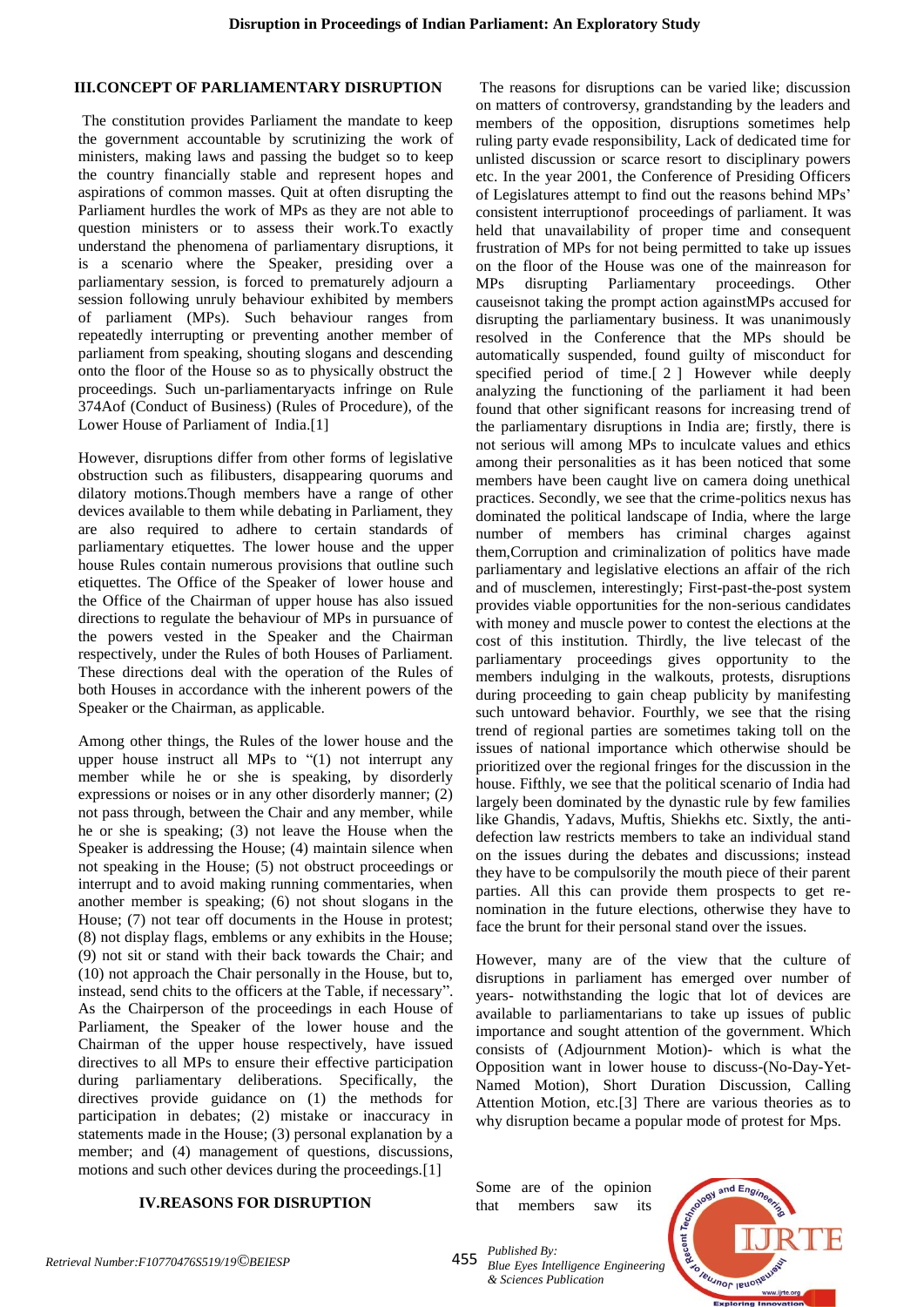potential from the very time Sadan proceedings began to be telecast live. Columnists and authors held responsible noisy parliamentarians and members of legislative assemblies, of seeking headlines and media houses are in this way obliging them.

#### **V.MAGNITUDE OF DISRUPTIONS**

A sharp decline in the business of Parliament impairs its mandate to efficiently perform the duties that are entrusted to it by the Constitution. Disruptions are wasting the time available for Parliamentary business; resultantly, bills either are passed without adequate debate or exclusively get lapsed. The lesser number of businessdays heavily affects productivity on account of disruptions, consequently MPs are not able to deliberate overmatters of urgent public importance and present bring it to the attention of the stakeholders.We need to thoroughly understand the phenomena. Each year, there is a sharp fall in the number of business days for both: lower house and upper house of Indian Parliament, for which discussions are made to decide upon theissues of national relevance has significantly minimised to a larger extent. According to the latestReport of PRS Legislative Research (PRS), though making a comparison, against the average 127 days of sitting in the period of 1950s, Lower house met only 74 times in the year 2012. The story of upper house is also not much different. The data shows that upper house on an average met 93 days per year in 1950s. But it has consistently minimized to only 74 days in the year 2012. Worst of all was the winter session of Parliament in the year 2010. In the Whole session, the upper house met just for two hours and 44 minutes, the lower house for seven and half hour.[4] The number of lower house sessions that took place during the winter session was just 23 which are significantly less than last few years.



2017: PRS.

In every democratic nation there would be number of contentious issues and the strength of a democracy would be entirely demonstrated by the quality of debate on such pertinent issues. There is an urgent need ofparliamentary procedure for debate and deliberation to happen, to enable various political parties on different sides of the issue to set an agenda for debate and thoroughly discuss the issues in detail in the parliament. This would also require house to meet for more number of days in a year and sit for longer hours of duration. This would enable us that even if the proceedings are disrupted there is still adequate time for deliberations and discussions.

Moreover, it is an established fact that our Parliamentary procedures are unchanged significantly over the last seventy years. In this context, we can draw inferences from the other countries of the world. For example,there are certain days in a week in each Parliamentary session in the British Parliament,where the opposition parties are being given opportunity to decide the agenda for the days business. The House of Commons sits for round about 150 days in a year with an average sitting are lasting for seven and a half hours while as currently in India, the Parliament sits for an average of only 70 days in a year and therules of conduct provides that Lower house would meet for 6 hours and upper house would meet for 5 hours.[5]It is a practice in any parliamentary democracy that parliament influences and is also getting influenced by the public opinion, though it is a plateform where we see that ideas are througly discussed so to iron out the political and ideological differences to arrive at the consensus. If the present trend of disruptions in Parliament will continue then slowly but surely it would ultimately lead to people getting disengaged with the institution of Parliament. In a parliamentarian democracy like ours, this institution is supposed to be the voice of the common people and people's disengagement with the parliamentary system would surely risk the relevance of this 70 year old institution and the people would lost faith on the sanctivity of this pious institution of our society.[6]

#### **VI.SUGGESTIONS/REFORMS**

There is an important need to overhaul the whole parliamentary functioning,It requires solid change to the Constitution and the rules of procedures of Parliament. It seems that the problem areas pertaining to parliamentary functioning are two-fold- first, the lack of deterrents for crossing the limits of permissible interruptions in Parliament, and second, structural issues in the conduct of debates. The immediate measuresneeded to decrease the extent of disruption in the parliamentary proceedings are as follows:

a. *Stopping live telecast when disruptions become excessive*- Members deliberately resort to disruptions as they find it to be the most convenient way to stay relevant in the public eye. To counter this trend, it is suggested that the live telecast of parliamentary debates be stopped when disruptions become excessive.[7]

b. *Parliamentary disruptions index*- Parliamentary Disruptions Index" (PDI) be formulated which would measure the number of disruptions caused by an individual MP and would also tabulate the time lost to such disruptions. Through the PDI, the track record of an MP who engages in disruptions may be calculated, which would then be useful in shedding light on the member's propensity to engage in such conduct, and her motivations for such conduct.[8]

*Published By: Blue Eyes Intelligence Engineering & Sciences Publication*